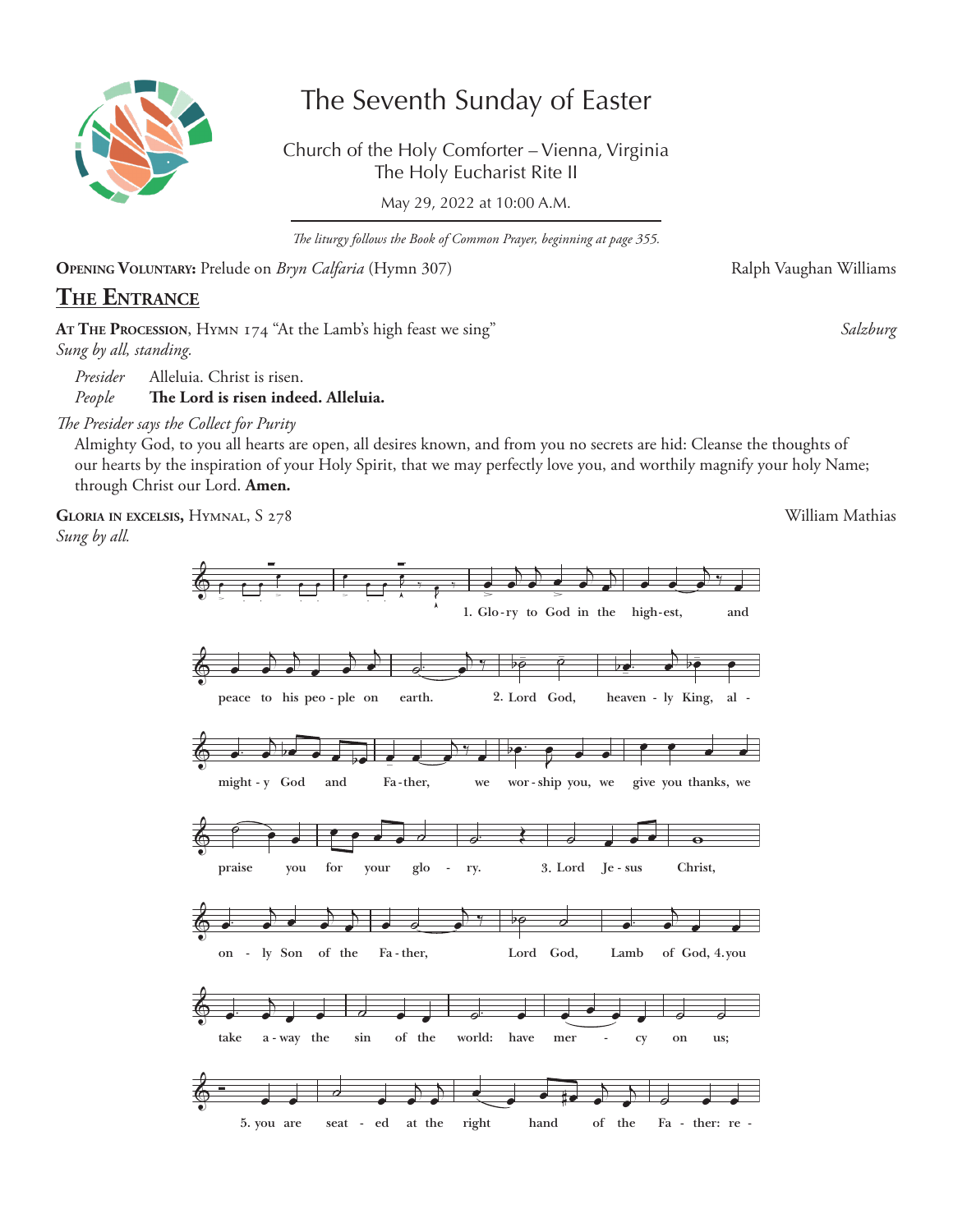

#### THE COLLECT OF THE DAY

The Lord be with you. And also with you. Let us pray.

O God, the King of glory, you have exalted your only Son Jesus Christ with great triumph to your kingdom in heaven: Do not leave us comfortless, but send us your Holy Spirit to strengthen us, and exalt us to that place where our Savior Christ has gone before; who lives and reigns with you and the Holy Spirit, one God, in glory everlasting. **Amen.** 

## THE WORD OF GOD

#### THE LESSON [The people are seated.]

Acts 16:16-34

With Paul and Silas, we came to Philippi of Macedonia, a Roman colony, and as we were going to the place of prayer, we met a slave-girl who had a spirit of divination and brought her owners a great deal of money by fortune-telling. While she followed Paul and us, she would cry out, "These men are slaves of the Most High God, who proclaim to you a way of salvation." She kept doing this for many days. But Paul, very much annoyed, turned and said to the spirit, "I order you in the name of Jesus Christ to come out of her." And it came out that very hour. But when her owners saw that their hope of making money was gone, they seized Paul and Silas and dragged them into the marketplace before the authorities. When they had brought them before the magistrates, they said, "These men are disturbing our city; they are Jews and are advocating customs that are not lawful for us as Romans to adopt or observe." The crowd joined in attacking them, and the magistrates had them stripped of their clothing and ordered them to be beaten with rods. After they had given them a severe flogging, they threw them into prison and ordered the jailer to keep them securely. Following these instructions, he put them in the innermost cell and fastened their feet in the stocks. About midnight Paul and Silas were praying and singing hymns to God, and the prisoners were listening to them. Suddenly there was an earthquake, so violent that the foundations of the prison were shaken; and immediately all the doors were opened and everyone's chains were unfastened. When the jailer woke up and saw the prison doors wide open, he drew his sword and was about to kill himself, since he supposed that the prisoners had escaped. But Paul shouted in a loud voice, "Do not harm yourself, for we are all here." The jailer called for lights, and rushing in, he fell down trembling before Paul and Silas. Then he brought them outside and said, "Sirs, what must I do to be saved?" They answered, "Believe on the Lord Jesus, and you will be saved, you and your household." They spoke the word of the Lord to him and to all who were in his house. At the same hour of the night he took them and washed their wounds; then he and his entire family were baptized without delay. He brought them up into the house and set food before them; and he and his entire household rejoiced that he had become a believer in God.

The Word of the Lord.

#### Thanks be to God.

AT THE SEQUENCE, HYMN 7 "Christ, whose glory fills the skies" Ratishon Sung by all, standing. During the singing of the Sequence Hymn, children through second grade may follow the Dove Cross to Children's Chapel.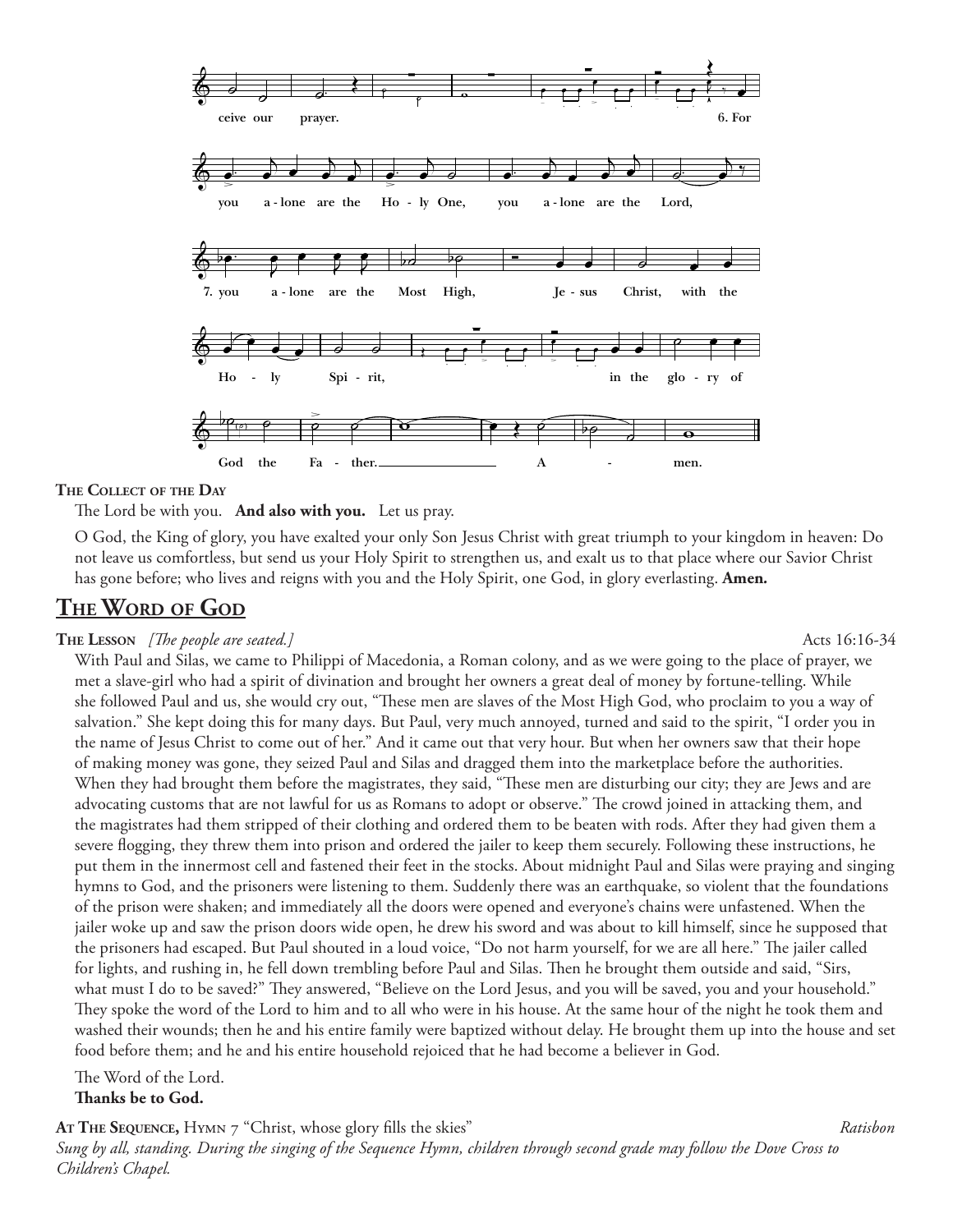## **THE HOLY GOSPEL** John 17:20-26

## **Glory to you, Lord Christ.**

Jesus prayed for his disciples, and then he said, "I ask not only on behalf of these, but also on behalf of those who will believe in me through their word, that they may all be one. As you, Father, are in me and I am in you, may they also be in us, so that the world may believe that you have sent me. The glory that you have given me I have given them, so that they may be one, as we are one, I in them and you in me, that they may become completely one, so that the world may know that you have sent me and have loved them even as you have loved me. Father, I desire that those also, whom you have given me, may be with me where I am, to see my glory, which you have given me because you loved me before the foundation of the world. Righteous Father, the world does not know you, but I know you; and these know that you have sent me. I made your name known to them, and I will make it known, so that the love with which you have loved me may be in them, and I in them."

The Gospel of the Lord.

**Praise to you, Lord Christ.**

**The Sermon** The Rev. Jon C. Strand

*A brief period of silence is observed for reflection on the sermon. The people stand for the Creed.*

## **The Nicene Creed** *[Said by all.]*

**We believe in one God, the Father, the Almighty, maker of heaven and earth, of all that is, seen and unseen.**

**We believe in one Lord, Jesus Christ, the only Son of God, eternally begotten of the Father, God from God, Light from Light, true God from true God, begotten, not made, of one Being with the Father. Through him all things were made. For us and for our salvation he came down from heaven: by the power of the Holy Spirit he became incarnate from the Virgin Mary, and was made man. For our sake he was crucified under Pontius Pilate; he suffered death and was buried. On the third day he rose again in accordance with the Scriptures; he ascended into heaven and is seated at the right hand of the Father. He will come again in glory to judge the living and the dead, and his kingdom will have no end.**

**We believe in the Holy Spirit, the Lord, the giver of life, who proceeds from the Father and the Son. With the Father and the Son he is worshiped and glorified. He has spoken through the Prophets. We believe in one holy catholic and apostolic Church. We acknowledge one baptism for the forgiveness of sins. We look for the resurrection of the dead, and the life of the world to come. Amen.**

**The Prayers of the People** *[All remain standing.] Form III, Book of Common Prayer*, *p. 387 Intercessor* Father, we pray for your holy Catholic Church; *People* **That we all may be one.** *Intercessor* Grant that every member of the Church may truly and humbly serve you; *People* **That your Name may be glorified by all people.** *Intercessor* We pray for all bishops, priests, and deacons; *People* **That they may be faithful ministers of your Word and Sacraments.** *Intercessor* We pray for all who govern and hold authority in the nations of the world; *People* **That there may be justice and peace on the earth.** *Intercessor* Give us grace to do your will in all that we undertake; *People* **That our works may find favor in your sight.** *Intercessor* Have compassion on those who suffer from any grief or trouble; *People* **That they may be delivered from their distress.** *Intercessor* Give to the departed eternal rest; *People* **Let light perpetual shine upon them.** *Intercessor* We praise you for your saints who have entered into joy; *People* **May we also come to share in your heavenly kingdom.** *Intercessor* Let us pray for our own needs and those of others.

*The People may add their own petitions.*

## **The Peace**

The peace of the Lord be always with you. **And also with you**. *[The people greet one another with a sign of God's peace and are then seated.]*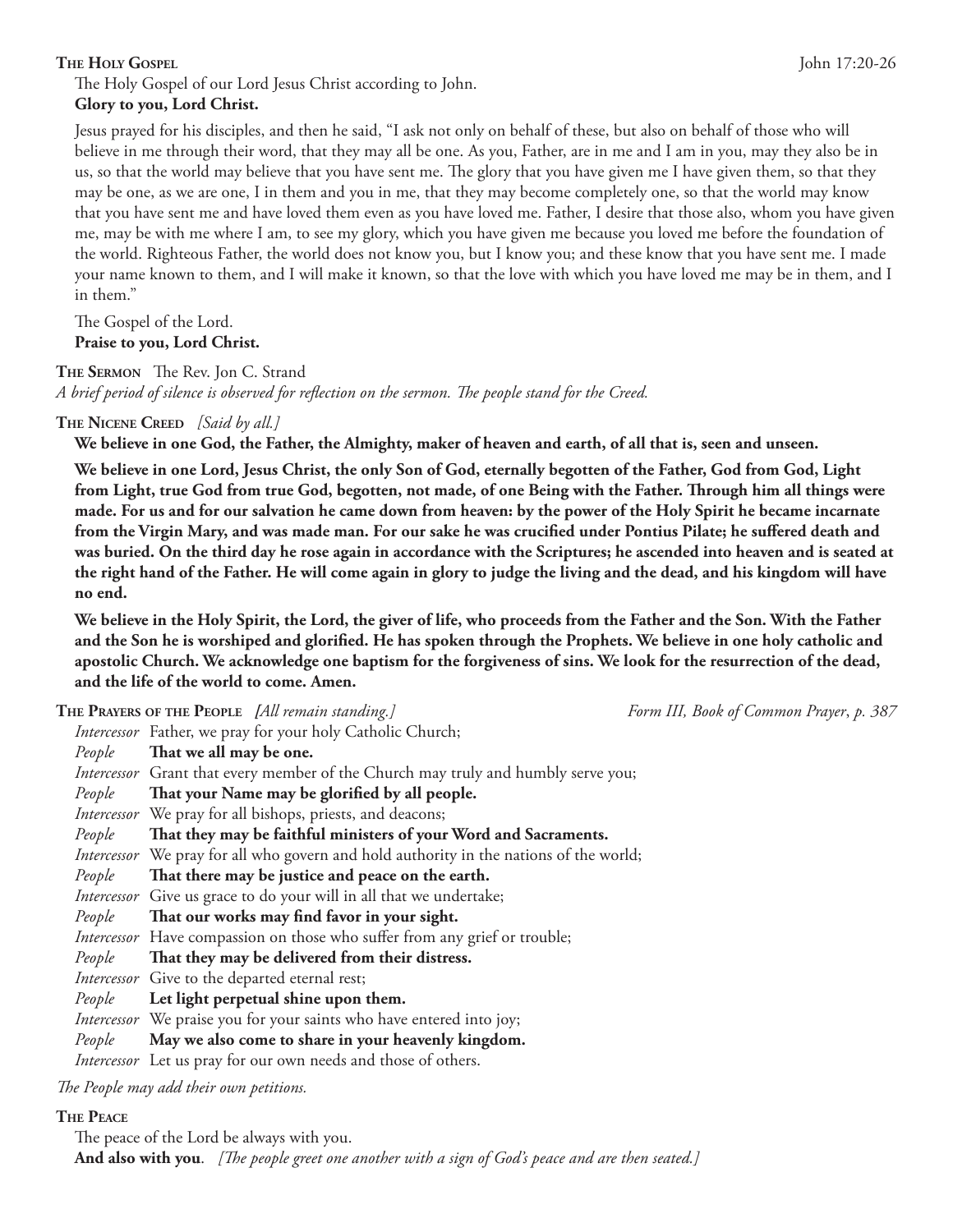## **The Holy Communion**

#### **The Offertory Sentence**

*The people remain seated while an offering is received to support Holy Comforter's work of sharing God's love with the world. As the offering is brought forward to the altar, all stand.*

**At the Offertory,** Anthem: "Lift up your heads, O ye gates" William Mathias

Lift up your heads, O ye gates; Lift up your heads, O ye gates; and the King of glory shall come in. and the King of glory shall come in.

Who is this King of glory? Who is this King of glory? The Lord strong and mighty, The Lord of hosts, the Lord mighty in battle. he is the King of glory.

**The Great Thanksgiving** *[The people stand.] Prayer B, Book of Common Prayer, p. 367*



and be ye lift up, ye everlasting doors; even lift them up, ye everlasting doors;

## *The Presider proceeds*

It is right, and a good and joyful thing, always and everywhere to give thanks to you, Father Almighty, Creator of heaven and earth. *[The Presider continues.]*

Therefore we praise you, joining our voices with Angels and Archangels and with all the company of heaven, who for ever sing this hymn to proclaim the glory of your Name:

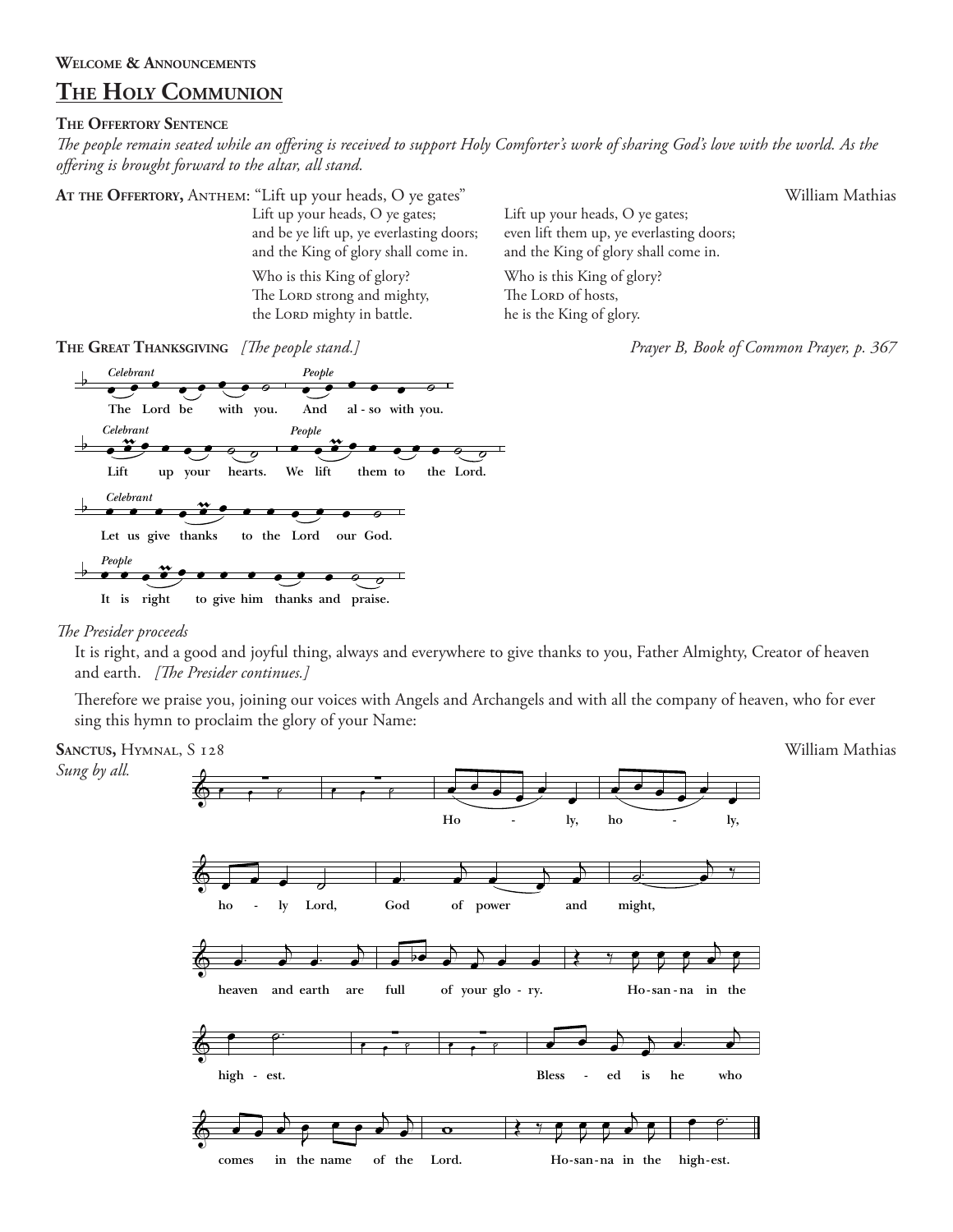*The Presider continues and gives thanks to God for the reconciling work of Christ and prays over the bread and wine.*

#### **Memorial Acclamation**

*Presider* Therefore, according to his command, O Father,

*People* **We remember his death, We proclaim his resurrection, We await his coming in glory;**

#### *The Presider continues*

And we offer our sacrifice of praise and thanksgiving to you, O Lord of all; presenting to you, from your creation, this bread and this wine.

We pray you, gracious God, to send your Holy Spirit upon these gifts that they may be the Sacrament of the Body of Christ and his Blood of the new Covenant. Unite us to your Son in his sacrifice, that we may be acceptable through him, being sanctified by the Holy Spirit. In the fullness of time, put all things in subjection under your Christ, and bring us to that heavenly country where, with all your saints, we may enter the everlasting heritage of your sons and daughters; through Jesus Christ our Lord, the firstborn of all creation, the head of the Church, and the author of our salvation.

By him, and with him, and in him, in the unity of the Holy Spirit all honor and glory is yours, Almighty Father, now and for ever.

<sup>b</sup> œ œ ˙ œ ˙ ˙ A -men. *Celebrant People*

## **The Lord's Prayer**

*Presider* And now, as our Savior Christ has taught us, we are bold to say,

*People* **Our Father, who art in heaven, hallowed be thy Name, thy kingdom come, thy will be done, on earth as it is in heaven. Give us this day our daily bread. And forgive us our trespasses, as we forgive those who trespass against us. And lead us not into temptation, but deliver us from evil, for thine is the kingdom, and the power, and the glory, for ever and ever. Amen**.

## **The Breaking of the Bread**

*Presider* Alleluia. Christ our Passover is sacrificed for us. *People* **Therefore let us keep the feast. Alleluia**

## **Invitation** *[The People are seated.]*

*As Jesus welcomed all to his table, so do we at Holy Comforter. The bread and the wine are the central symbols of God's presence and we invite you to share in the Eucharist in whatever way feels comfortable to you, regardless of age or tradition. We also offer gluten-free bread and unfermented grape juice as alternatives—just let the priest know. If you prefer to receive a blessing, cross your arms in front of your chest. The Holy Eucharist is an outward and visible sign of an inward and spiritual grace, a mutual indwelling of Christ in us and us in him. Come to the table and be joined into Christ's ministry of love and reconciliation.*

**At THE DISTRIBUTION,** Hymn 307 (stanzas 1, 4-5) "Lord, enthroned in heavenly splendor" *Bryn Calfaria*<br>Sung by all *Sung by all.*  &b  $l.$ 

## **THE POSTCOMMUNION PRAYER** *[Said by all.]*

**Eternal God, heavenly Father, you have graciously accepted us as living members of your Son our Savior Jesus Christ,**  extrinar God; heavenry **rather, you have graciously accepted** us as hying members or your son our savior jesus Christ,<br>and you have fed us with spiritual food in the Sacrament of his Body and Blood. Send us now into the wo **and grant us strength and courage to love and serve you with gladness and singleness of heart; through Christ our**  Lord. Amen.

# **The Easter Blessing** &b b *People*

**AT** THE EASTER BLESSING<br>AT THE CLOSING, HYMN 719 "O beautiful for spacious skies" *Materna Sung by all, standing.*  $\frac{1}{u}$   $\frac{1}{u}$  - le  $\frac{1}{u}$  $\mathbb{R}^n$  $\begin{array}{cc} 1 & \cdots & \cdots \end{array}$  $_{\text{p}}$  all  $\alpha$  and  $\alpha$ .

**Dismissal in Easter Season,** Hymnal, S 175

$$
\bigodot^{\text{b}\text{ Bacon}}
$$

Go in peace to love and serve the Lord, al - le - lu - ia,